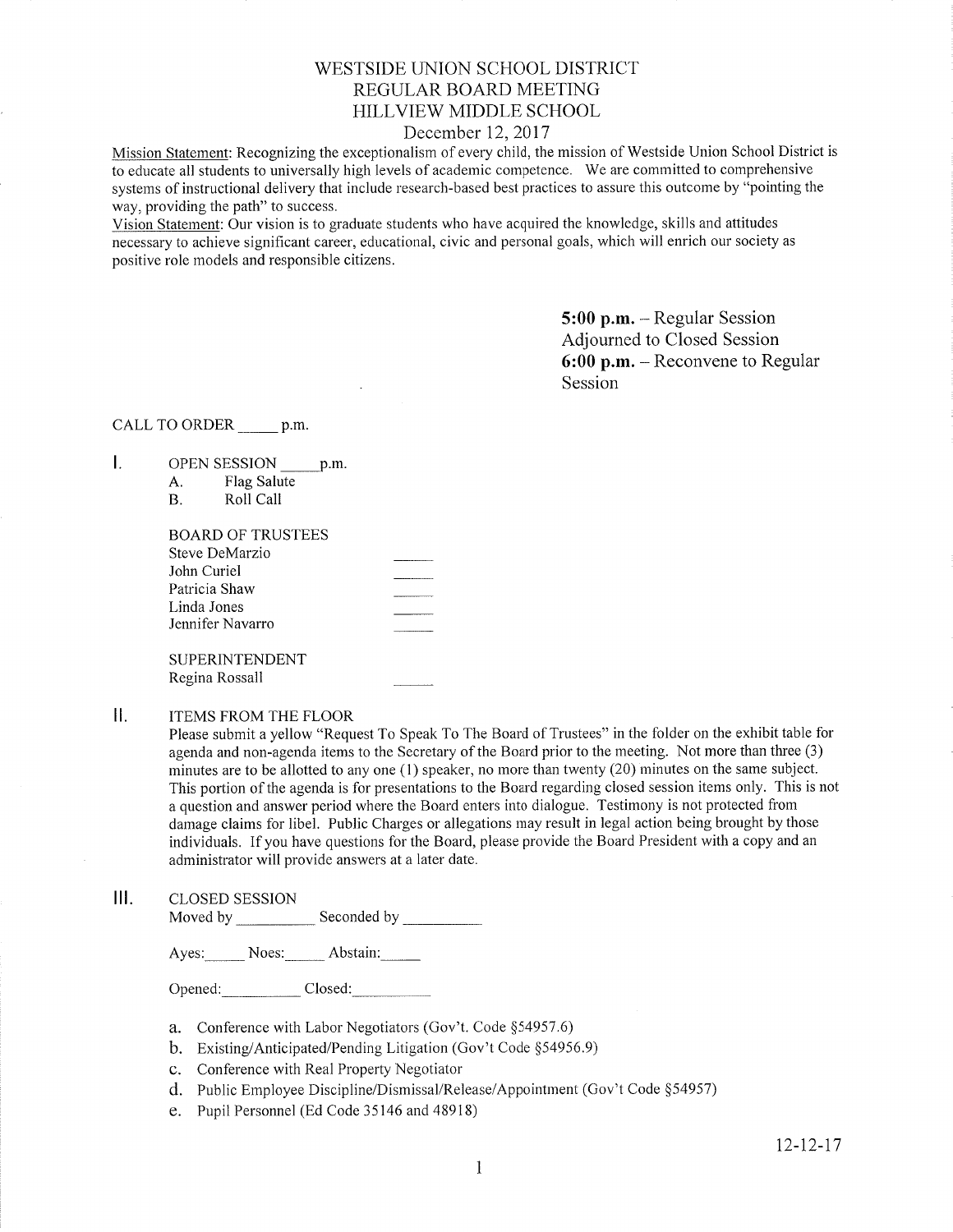- IV RECONVENE TO OPEN SESSION AT p.m.
- V. REPORT OF CLOSED SESSION ACTION
- VI PRESENTATIONS
	- A. Research Survey, Doctoral Degree Trish Weber B. Research Project Alix Oddo<br>C. Retirees
	-
	-
	- D. 1<sup>st</sup> Interim Report Lisa Jehlicka<br>E. CSBA Workshop Review Trustees
	-
- vil HEARING SESSION/STAFF REPORTS
	- A. Board Comments
	- **B.** Staff Reports
		- 1. Assistant Superintendent Administrative Services
		- 2. Assistant Superintendent Educational Services
		- 3. Deputy Superintendent
		- 4. Superintendent

#### vill PERSONAL APPEARANCES

- A. Westside Union Teachers Association Representatives
- B. California School Employees Association Representatives
- C. Parent Teacher Association Representatives
- D. West Antelope Valley Educational Foundation Representatives

#### $IX.$ ITEMS FROM THE FLOOR

Please submit a yellow "Request To Speak To The Board of Trustees" in the folder on the exhibit table for agenda and non-agenda items to the Secretary of the Board prior to the meeting. Not more than three (3) minutes are to be allotted to any one (1) speaker, no more than twenty (20) minutes on the same subject. This is not a question and answer period where the Board enters into dialogue. Testimony is not protected from damage claims for libel. Public Charges or allegations may result in legal action being brought by those individuals. If you have questions for the Board, please provide the Board President with a copy and an administrator will provide answers at a later date.

#### $X_{\cdot}$ PUBLIC HEARING None

#### XI BUSINESS SESSION

- A. Organizational/Governance Goal # Goal # Goal # Goal # Goal # Goal # Goal # Goal # Goal # Goal # Goal # Goal # Goal # Goal # Goal # Goal # Goal # Goal # Goal # Goal # Goal # Goal # Goal # Goal # Goal # Goal # Goal # Goal
	-

Moved by Seconded by Seconded by Seconded by Seconded by Seconded by Seconded by Seconded by Seconded by Seconded by Seconded by Seconded by Seconded by Seconded by Seconded by Seconded by Seconded by Seconded by Seconded

To approve the Agenda of the Regular Meeting of December 12, 2017

Ayes: Noes: Abstain:

Actions proposed for the Consent Calendar, are items with adopted policies and approved practices of the District and are deemed routine in nature. They will be acted upon in one motion, without discussions, unless members of the Board request an item's removal. The item will then be removed from the rnotion to approve and after the approval of the consent agenda the itern(s) will be heard.

Items 2a -2g

12-12-t7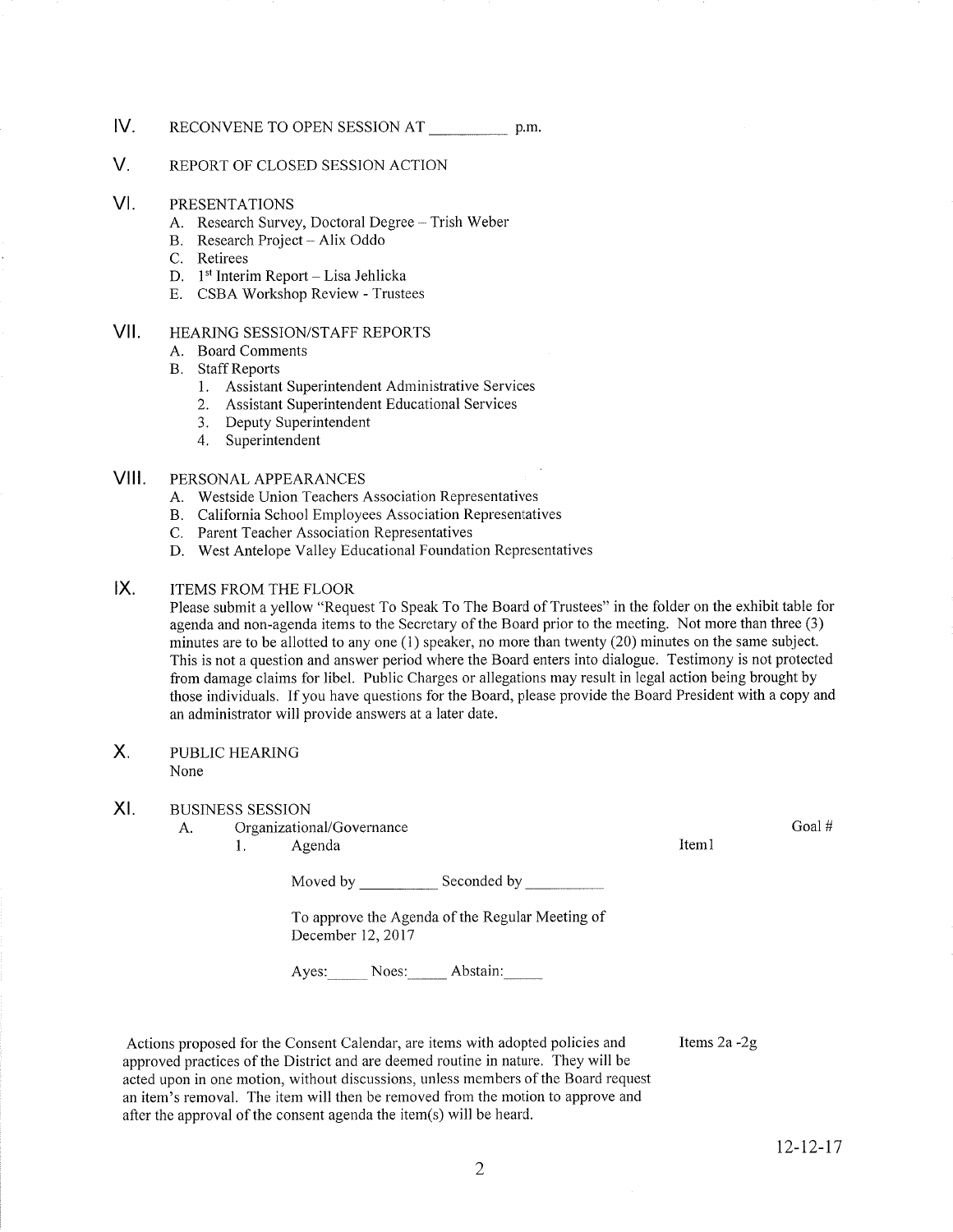|    | 2. | Consent<br>Minutes of the Regular Meeting on December 5, 2017<br>a.<br>Overnight Field Trip - Las Vegas, Cheer Competition<br>b.<br>Gifts to the District<br>c.<br>Personnel Report<br>d.<br>Job Description<br>e.<br>f.<br>Purchase Orders<br>Consultant/Contract Schedule<br>g.<br>Conference/Workshop Schedule<br>h. |        |
|----|----|-------------------------------------------------------------------------------------------------------------------------------------------------------------------------------------------------------------------------------------------------------------------------------------------------------------------------|--------|
|    |    | Approval of the Consent Items as presented.                                                                                                                                                                                                                                                                             |        |
|    |    | Ayes: Noes: Abstain:                                                                                                                                                                                                                                                                                                    |        |
|    | 3. | Discussion Item<br>Governance                                                                                                                                                                                                                                                                                           | Item 3 |
| Β. | 4. | <b>Educational Services</b><br>Site Plans:<br>Anaverde Hills<br>$\bullet$<br>IDEA Academy at Cottonwood<br>٠<br>Esperanza<br>٠<br>Quartz Hill<br>$\bullet$                                                                                                                                                              | Item 4 |
|    |    | Approval of Site Plans                                                                                                                                                                                                                                                                                                  |        |
|    |    | Ayes: Noes: Abstain:                                                                                                                                                                                                                                                                                                    |        |
|    | 5. | <b>Revised Board Policies</b><br>BP 1250, Visitors<br>٠<br>AR 3516, Emergencies and Disaster Preparedness<br>۰<br>AR 3516.2, Bomb Threats<br>BP/AR 5131.4, Student Disturbances<br>BP 5131.5, Vandalism and Graffiti                                                                                                    | Item 5 |
|    |    |                                                                                                                                                                                                                                                                                                                         |        |
|    |    | Approval of the second and final reading of the revised<br>Board Policies and Administrative Regulations                                                                                                                                                                                                                |        |
|    |    | Ayes: Noes: Abstain:                                                                                                                                                                                                                                                                                                    |        |

Goal#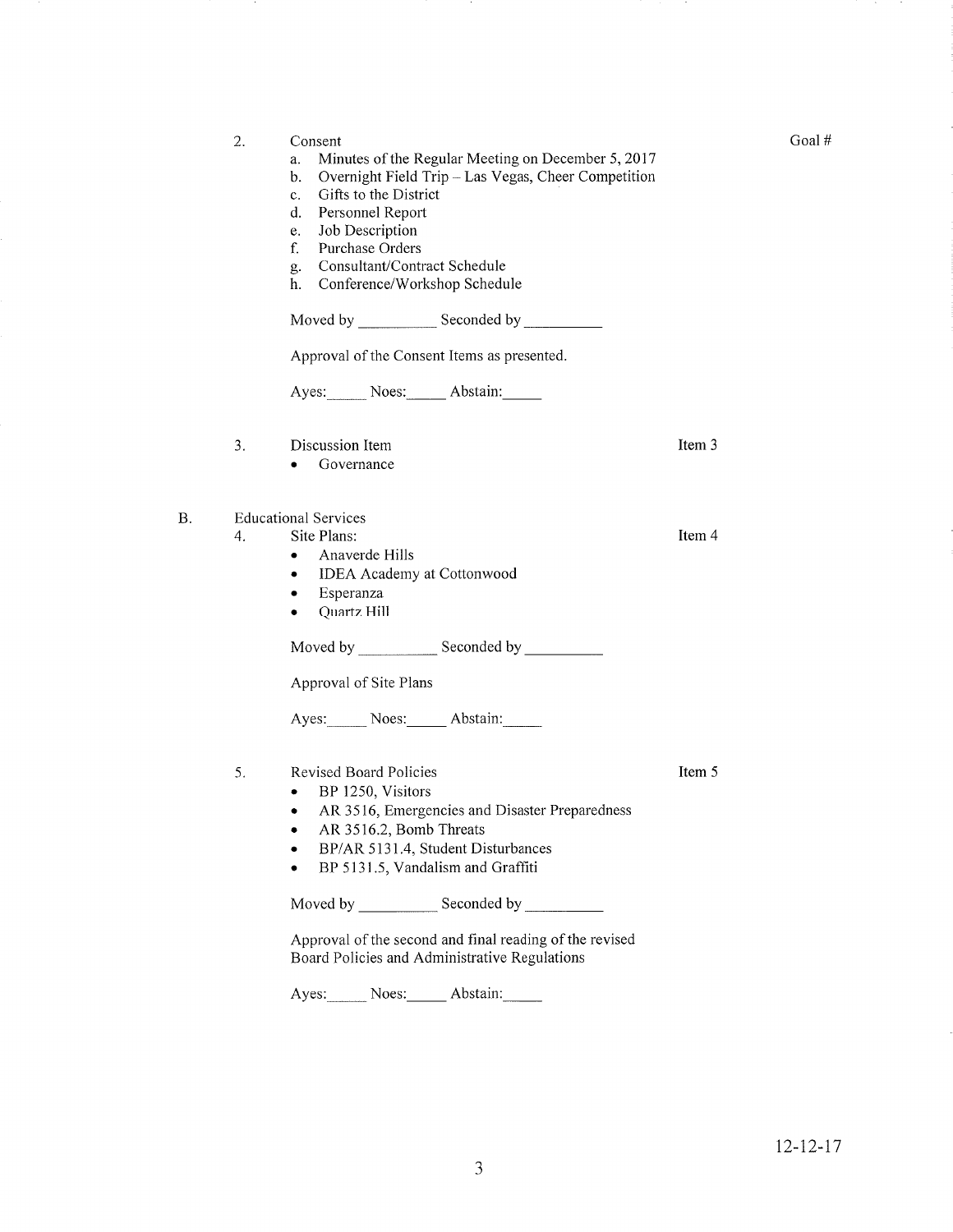| C. | Personnel             |                                                                                                                                                                                                                                                                                                                                                                                                        |        | Goal# |
|----|-----------------------|--------------------------------------------------------------------------------------------------------------------------------------------------------------------------------------------------------------------------------------------------------------------------------------------------------------------------------------------------------------------------------------------------------|--------|-------|
|    | 6.                    | <b>Retirement Resolutions:</b><br>18-05, Beverly Mewborne<br>٠<br>18-06, Gwendolyn Grissom<br>۰<br>18-07, Michelle Hidalgo<br>۰<br>18-08, Betty Jones<br>٠<br>18-09, Georgia Moore<br>۰<br>18-10, Cynthia Smith<br>18-11, Paula Vendal<br>$\bullet$<br>18-12, Deborah Rutkowski-Hines<br>۰<br>Approval of the Retirement Resolutions<br>Ayes: Noes: Abstain:                                           | Item 6 |       |
|    | 7.                    | Memorandum of Understanding 18-03, between Westside<br>Union School District and California School Employees<br>Association (CSEA): Orientation Agreement Pursuant to<br>AB 119<br>Approval of Memorandum of Understanding 18-03,<br>between Westside Union School District and California<br>School Employees Association (CSEA): Orientation<br>Agreement Pursuant to AB 119<br>Ayes: Noes: Abstain: | Item 7 |       |
|    | 8.                    | Provisional Intern Permit<br>Moved by Seconded by<br>Approval of the Provisional Intern Permit<br>Ayes: Noes: Abstain:                                                                                                                                                                                                                                                                                 | Item 8 |       |
| D. | <b>Business</b><br>9. | 1 <sup>st</sup> Interim Report<br>Approval of the 1 <sup>st</sup> Interim Report<br>Ayes: Noes: Abstain:                                                                                                                                                                                                                                                                                               | Item 9 |       |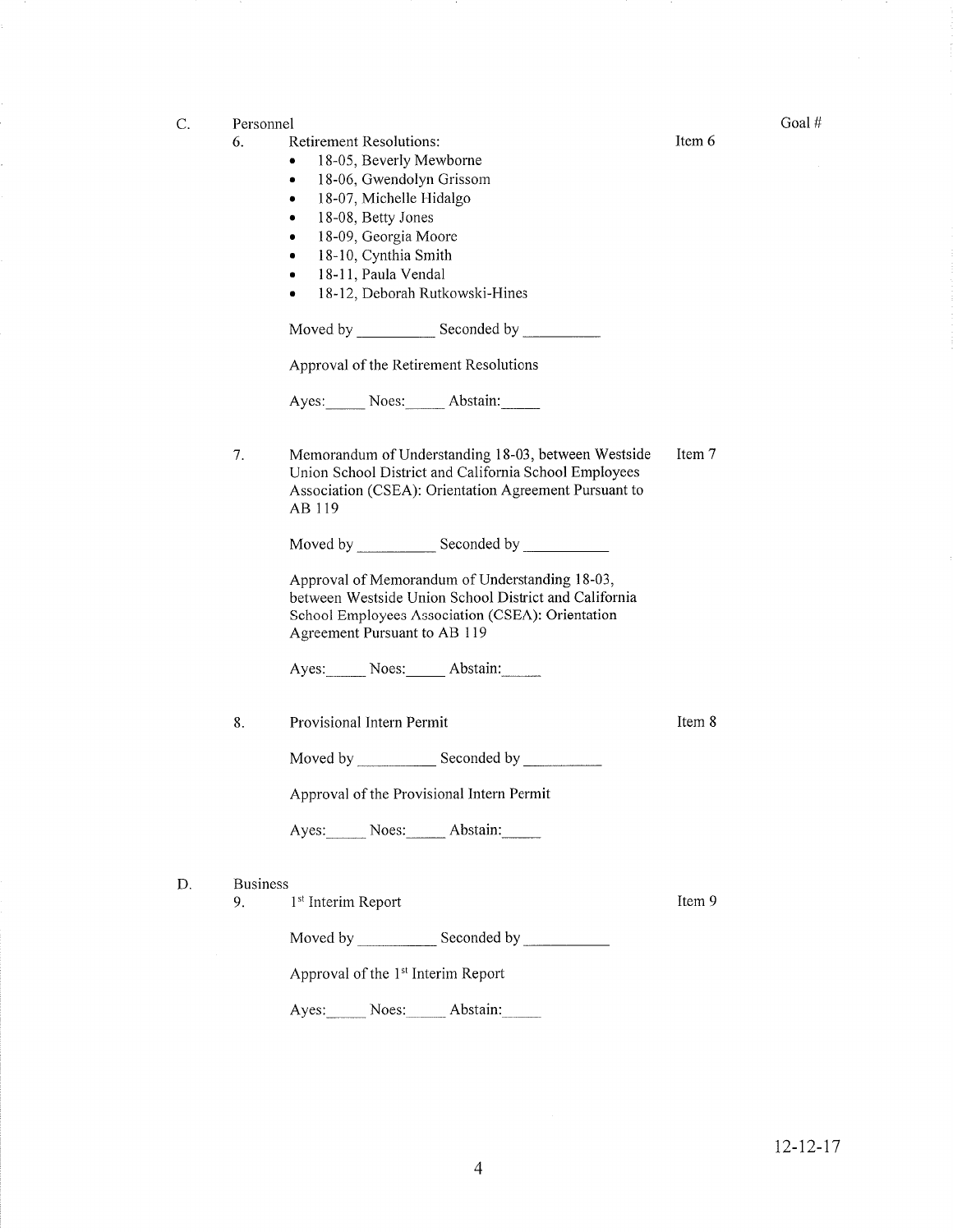| 10. | Revised Board Policies and Administrative Regulation:<br>BP 3280, Sale or Lease of District-Owned Real<br>Property<br>BP 3513.4, Drug and Alcohol Free Schools<br>AR 3515.6, Criminal Background Checks for<br>$\bullet$<br>Contractors | Item 10 | Goal# |
|-----|-----------------------------------------------------------------------------------------------------------------------------------------------------------------------------------------------------------------------------------------|---------|-------|
|     |                                                                                                                                                                                                                                         |         |       |
|     | Approval of the second and final reading of the revised<br>Board Policies and Administrative Regulation                                                                                                                                 |         |       |
|     | Ayes: Noes: Abstain:                                                                                                                                                                                                                    |         |       |
| 11. | Cottonwood Modernization Change Order No. 1 to<br>Belmont Construction, Inc.                                                                                                                                                            | Item 11 | 4A    |
|     |                                                                                                                                                                                                                                         |         |       |
|     | Approval of the Cottonwood Modernization Change Order<br>No. 1 to Belmont Construction, Inc.                                                                                                                                            |         |       |
|     | Ayes: Noes: Abstain:                                                                                                                                                                                                                    |         |       |
| 12. | Cottonwood Modernization, Change Order No. 4 to Monet Item 12<br>Construction, Inc.                                                                                                                                                     |         | 4A    |
|     |                                                                                                                                                                                                                                         |         |       |
|     | Approval of the Cottonwood Modernization, Change<br>Order No. 4 to Monet Construction, Inc.                                                                                                                                             |         |       |
|     | Ayes: Noes: Abstain:                                                                                                                                                                                                                    |         |       |
| 13. | Hillview Solar Decommissioning                                                                                                                                                                                                          | Item 13 |       |
|     | Moved by _________________ Seconded by ________________                                                                                                                                                                                 |         |       |
|     | Approval of the Hillview Solar Decommissioning                                                                                                                                                                                          |         |       |
|     | Ayes: Noes: Abstain:                                                                                                                                                                                                                    |         |       |
| 14. | Prop 39 Clean Energy Jobs Act Final Allocations                                                                                                                                                                                         | Item 14 |       |
|     |                                                                                                                                                                                                                                         |         |       |
|     | Approval of Prop 39 Clean Energy Jobs Act Final<br>Allocations                                                                                                                                                                          |         |       |
|     | Ayes: Noes: Abstain:                                                                                                                                                                                                                    |         |       |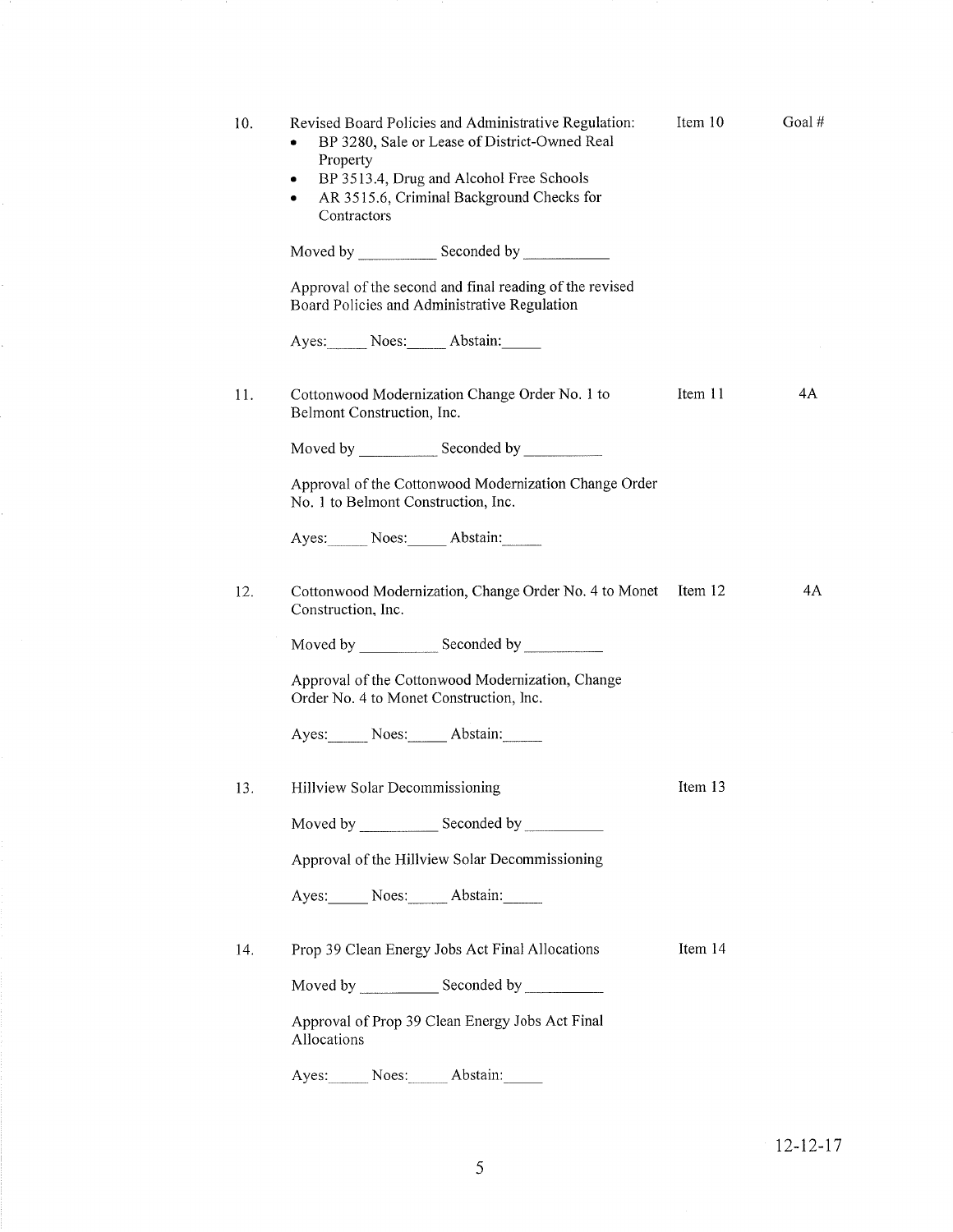- xil INFORMATION SESSION
	- A. Items From The Floor Continued<br>B. Dates to Remember:
	- -
	- 1. Regular Meeting on January 16, 2018<br>2. Regular Meeting on February 6, 2018<br>C. Board Comments Continued
	-
- xill NEW BUSINESS Future Board Meeting ltems
- XIV. CLOSED SESSION - Continued
- XV. RECONVENE TO OPEN SESSION at p.m.
- XVI. REPORT OF CLOSED SESSION ACTION
- XVII ADJOURNMENT

There being no further business to come before the Board, the regular meeting of December 12, 2017, is adjourned at p.m. by the Board President.

In compliance with the Americans with Disabilities Act, if you need special assistance to access the Board meeting room or to otherwise participate at this meeting, including auxiliary aids or services, please contact Tonya Williams at (661) 722-0716. Notification at least 48 hours prior to the meeting will enable the District to make reasonable arrangements to ensure accessibility to the Board meeting room.

Any writings or documents that are public records and are provided to a majority of the goveming board regarding an open session itern on this agenda will be made available for public inspection on the District Web Site, www.westside.k12.ca.us or in the District Office located at 41914 50<sup>th</sup> St. West, Quartz Hill, CA 93536 during normal business hours  $(8:00$  a.m.  $-4:00$  p.m.).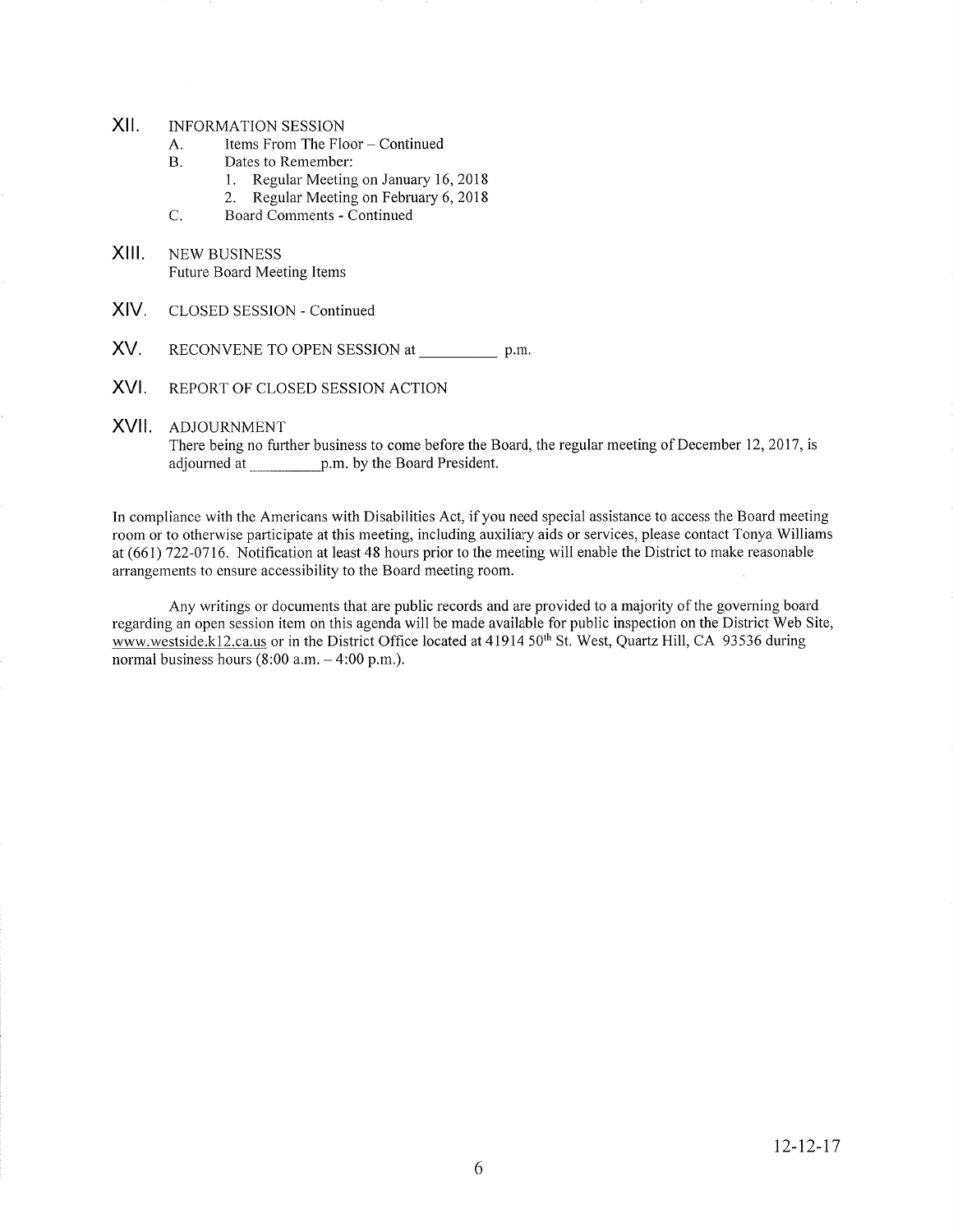# Core Beliefs and Board Goals 2017-2018

# The District uses data to create a learning-oriented culture for both staff and students which defines success in terms of improvement and progress.

#### 1 WE BELIEVE THAT OUR TEACHERS AND STAFF ARE OUR MOST VALUABLE ASSETS AND RESOURCES

2 WE OPERATE WITH TRANSPARENCY, TRUST AND INTEGRITY, GOVERNING IN A DIGNIFIED, PROFESSIONAL MANNER, TREATING EVERYONE WITH CIVILITY AND **RESPECT** 

### WE ARE ABSOLUTELY COMMITTED TO PROVIDING A SAFE, DISTINGUISHED AND ENGAGING LEARNING ENVIRONMENT THAT ENSURES ALL STUDENTS LEARN TO THEIR HIGHEST POTENTIAL 3.

- èp A. Build the capacity of board and district staff in developing and monitoring data related to goals and priorities specifically in the area of cultural responsiveness and educational equity
- B. A key concern and priority for this governing board is improving the accuracy and consistency of grading which should measure what students know, as they play a crucial role in every aspect of students' academic lives and future lives as global citizens. Areas of concern are: 1) Grades reflect progressive and mastery of content. 2) They are predictable and understood by parents and third parties. 3) That non-academic factors are graded separately. 4) The system adopted is not overwhelming for teachers. èp
	- ❖ Annual Report by Educational Services

### WE ARE ABSOLUTELY COMMITTED TO PROVIDING THE NECESSARY FACILITIES TO MEET THE HOUSING AND EDUCATION NEEDS OF OUR CHANGING STUDENT POPULATION AND A VISION THAT PROMOTES AND SUPPORTS THEIR FUTURE 4.

- êp A. Continue the Cottonwood Elementary School modernization
- èe B. Receive annual updates to the District's Facilities Master Plan while exploring and securing options to finance the plan.
- èp C. Continue to implement sustainable clean energy programs that promote the long-term wellbeing of both the District's finances and the environment.
	- $\div$  Annual Report by Business Services

#### WE ARE FISCALLY TRUSTWORTHY AND DEDICATED TO RESPONSIBLE FINANCIAL ACCOUNTABILITY 5

#### WE BELIEVE IN AND PROMOTE PARENT AND COMMUNITY INVOLVEMENT IN \ryESTSIDE UNION SCHOOL DISTRICT 6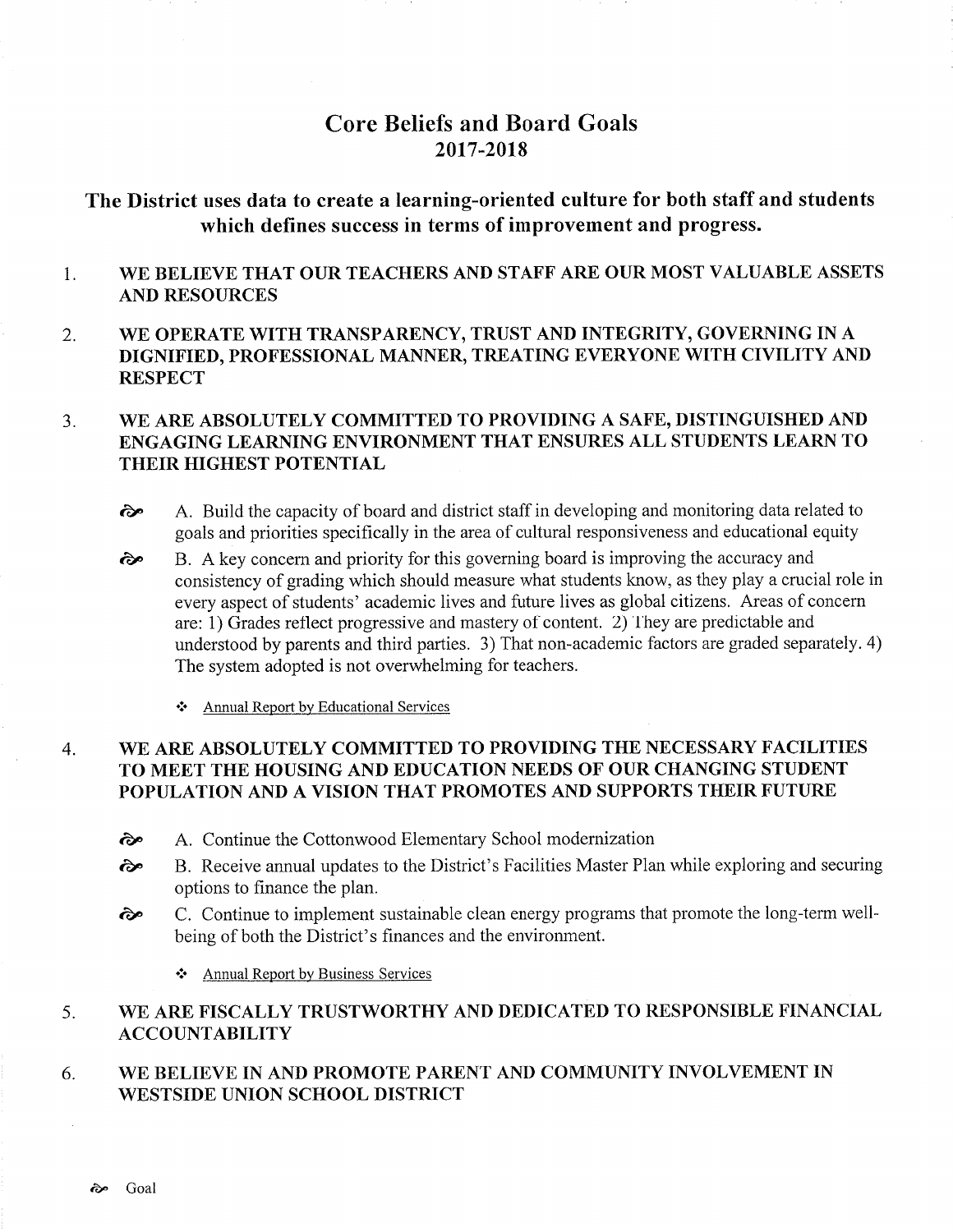## <sup>2017</sup>-2018 Board Expectations

# The District uses data to create a learning-oriented culture for both staff and students which defines success in terms of improvement and progress.

## 1. WE BELIEVE THAT OUR TEACHERS AND STAFF ARE OUR MOST VALUABLE ASSETS AND RESOURCES

## EXPECTATIONS:

- a. Provide staff development to enable employees in a job classifications to maintain and improve their skills to meet stated goals of the Board to meet the needs of students. Continuously monitor and re-evaluate formula-driven staffing levels that adequately address student ratios and campus needs for all classifications of employees (classified, certificated, confidential, and administration)
- b. Maintain and monitor administrative training programs to enable existing staff to become administrators or to increase the skills of current administrators to assume increasing levels of responsibility in the future as well as immediately assisting with the reduction of attendance issues, traffic safety and student discipline at all school sites. Create programs that enable classihed employees who want to become teachers to obtain the necessary information to do so, and work with the CSEA Board to make sure members know about contractual benefits available when taking college classes. As grants become available to help classified employees become teachers, apply for any for which the District is eligible.
- c. Provide ongoing recognition for school achievement, program development, i.e., California Gold Ribbon, Golden Bell, Employee of the Year, and Program lrurovation: Joe Waiker STEALTH, Gregg Anderson Academy, The IDEA Academy at Cottonwood, Westside Academy and Hillview 6'h Grade Academy
- d. Continue a long-term plan to provide total compensation for all positions within the district that is competitive with the surrounding Antelope Valley elementary school districts<br>Provide ongoing training to ensure a safe work place for all employees
- 
- e. Provide ongoing training to ensure a safe work place for all employees<br>f. As funds are available revenues will be placed in a separate account to pay for long term postemployment benefits
	- a. a. d & e Annual Report by Human Resources b. b & c Annual Report from Superintendent
	-
	- c. f Annual Report by Business Services

## 2, WE OPERATE WITH TRANSPARENCY, TRUST AND INTEGRITY, GOVERNING IN A DIGNIFIED, PROFESSIONAL MANNER, TREATING EVERYONE WITH CIVILITY AND RESPECT

## **EXPECTATIONS**

- a. Continue to improve the knowledge level of trustees through ongoing training, participation in political actions that influence improved funding and legislation for educational programs, and programs of independent sfudy. All Board Members will attend the CSBA Annual Education Conference, with a report of sessions attended at a future Board Meeting, and receive a Masters in Governance certification
- The board will initiate the annual process for self-evaluation in June  $\mathbf{b}$ .
- Annually set objectives to meet the goals of the district in June c.
- Continue to improve working relationship with employee unions to enable communications that enhance the overall well-being of the district including all employees d.
- A public-friendly version of the three major budget reports of the year shall be posted on the e. website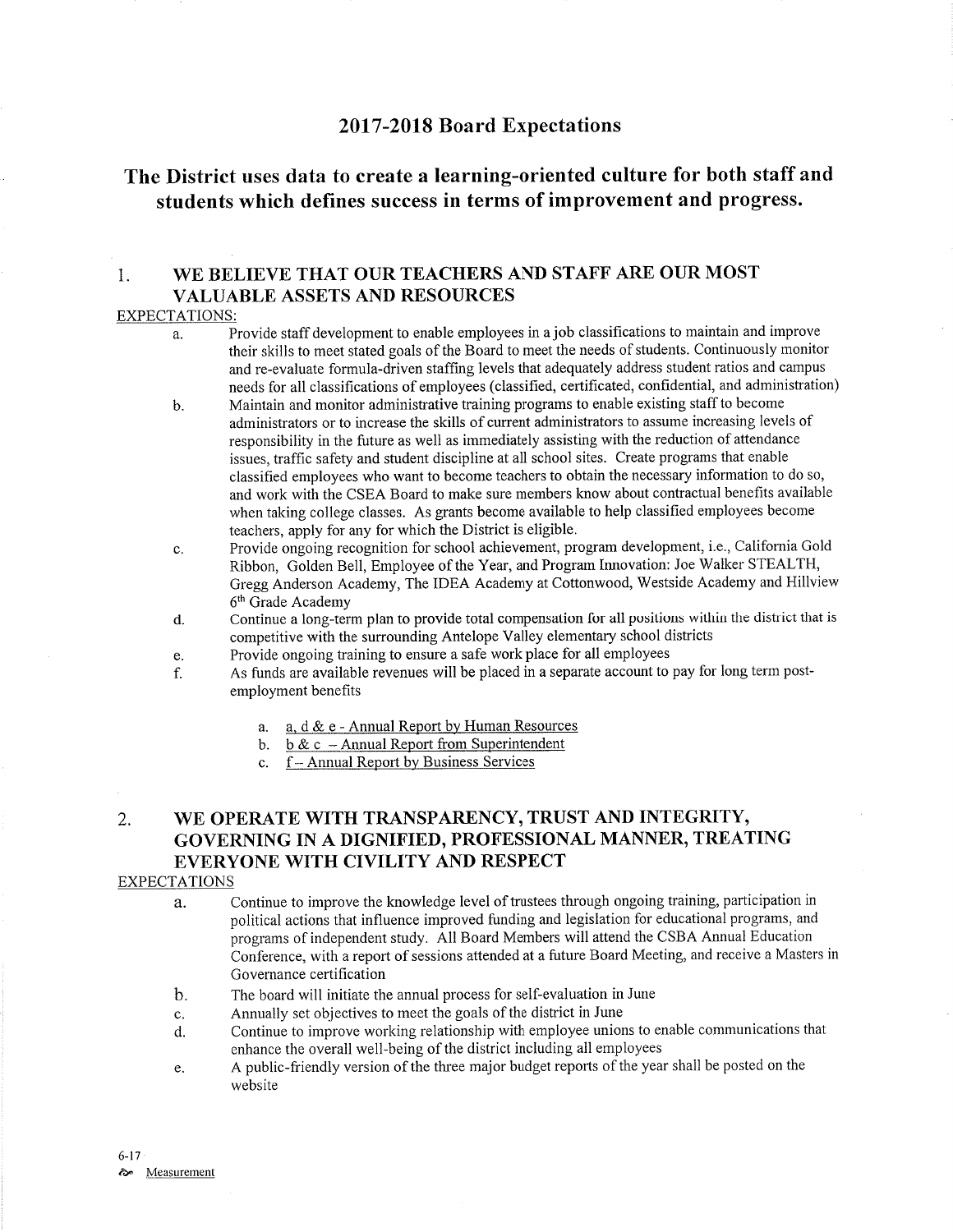## 3. WE ARE ABSOLUTELY COMMITTED TO PROVIDING A SAFE, DISTINGUISHED AND ENGAGING LEARNING ENVIRONMENT THAT ENSURES ALL STUDENTS LEARN TO THEIR HIGHEST POTENTIAL EXPECTATIONS:

- a. Staff will monitor comprehensive plans for improving student achievement including the Local Control Accountabiliry Plan (LCAP) and the Comprehensive Safety Plans including the sections related to sfudent discipline.
- b. All students will receive rigorous and effective instruction, support and intervention that afford equitable access to a high quality educational experience in an environment that nurtures critical thinking, communication, collaboration, creativiry and social responsibility.
- c. Teachers will use research-based best practices to design and deliver instruction, which addresses the knowledge, concepts and skills outlined in the State Standards. Teachers will design lessons that actively engage the minds of all learners with that which is to be learned. Learning objectives that describe what sfudents will be able to do successfully and independently at the end of each lesson will be clearly articulated. Formative assessment will be used to guide and inform instruction. Summative assessment will be used to measure student learning.
- d. Professional Development will be aligned to improve student outcomes. Data will be collected to substantiate growth in student achievement.

## 4. WE ARE ABSOLUTELY COMMITTED TO PROVIDING THE NECESSARY FACILITIES TO MEET THE HOUSING AND EDUCATION NEEDS OF OUR CHANGING STUDENT POPULATION AND A VISION THAT PROMOTES AND SUPPORTS THEIR FUTURE

## EXPECTATION

a. Monitor and maintain high-quality information technology systems throughout the District

## 5. WE ARE FISCALLY TRUSTWORTHY AND DEDICATED TO RESPONSIBLE FINANCIAL ACCOUNTABILITY

## EXPECTATIONS:

- Continue to decrease encroachment of general funds by Special Education a.
- Continue to update and implement the adopted Technology Plan b.
- Continue to increase operational efficiency c.
- Citizens Oversight Committee will hold required meetings d.
- Set budget priorities based on the goals of the District e.
- Support and retain partnerships that have a mutual priority to maximize the available dollars for improving programs for students f.
- Maintain student Average Daily Attendance to exceed 96% percent. ûÞ.
- Senior Staff to hold twice-yearly fiscal status updates at employee work locations in order to educate and inform our stakeholders h.
- Maintain a financially responsible, positive District budget for the current year and two out years in order to preserve Westside's financial solvency, educational programs and the continued payment of employee salaries. i.
	- <sup>g</sup> Annual ADA Report by Business Services èÉ
	- a. b. c. d. e. f. h & i Budget Presentations by Business Services